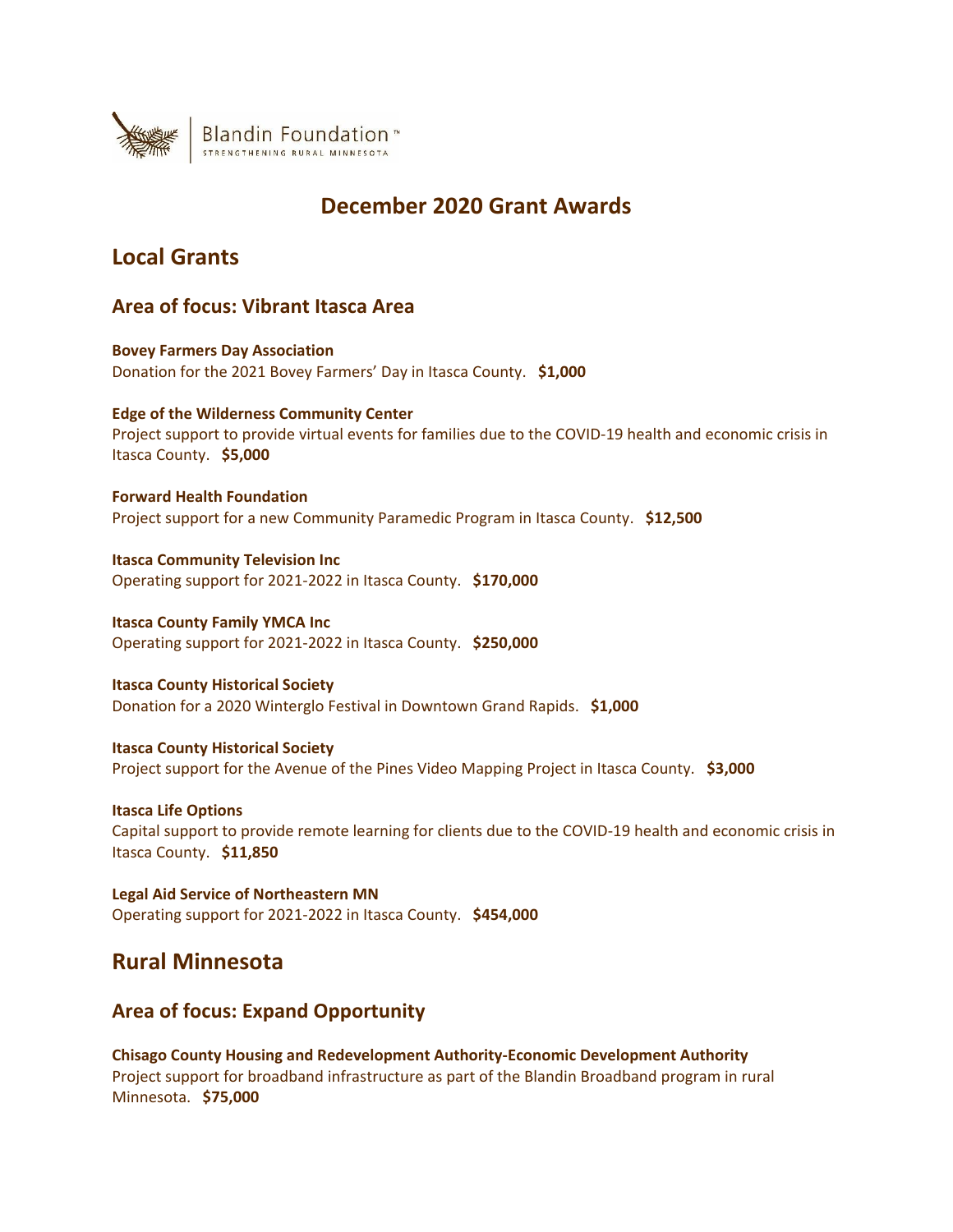#### **Greater Minnesota Housing Fund**

Operating support for 2021-2022 in rural Minnesota. **\$400,000**

#### **Le Sueur County**

Project support to increase broadband access and technical capacity as part of the Blandin Broadband program in rural Minnesota. **\$75,000**

#### **Otter Tail County**

Project support to increase internet access as part of the Blandin Broadband program in rural Minnesota. **\$75,000**

#### **Saint Paul & Minnesota Foundation**

Project support to increase internet access for disadvantaged students across rural Minnesota. **\$10,000**

#### **Southwest Regional Development Corporation**

Project support for the Minnesota Speed Test Initiative as part of the Blandin Broadband program in rural Minnesota. **\$20,000**

### **Area of focus: Community Leadership**

#### **Aitkin County Friends of the Arts**

Project support to conduct a feasibility study for a downtown performing arts center as part of the Blandin Leadership Grant program in rural Minnesota. **\$5,000**

#### **City of Fergus Falls**

Capital support to create an archery park accessible for people with disabilities in Fergus Falls as part of the Blandin Leadership Grant program in rural Minnesota. **\$5,000**

#### **Manitou Center**

Project support for Trauma-Informed Care Training as part of the Blandin Leadership Grant program in rural Minnesota. **\$5,000**

# **Mankato Area Foundation**

Project support for sponsorship of the 2020 Rural MN Equity Summit in rural Minnesota. **\$5,000**

#### **Minnesota Council of Nonprofits Inc**

Operations support for 2021-2023 in rural Minnesota. **\$225,000**

#### **The Shepherd's In**

Project support for Don't Give Up suicide awareness program as part of the Blandin Leadership Grant program in rural Minnesota. **\$5,000**

#### **Salvation Army – Roseville**